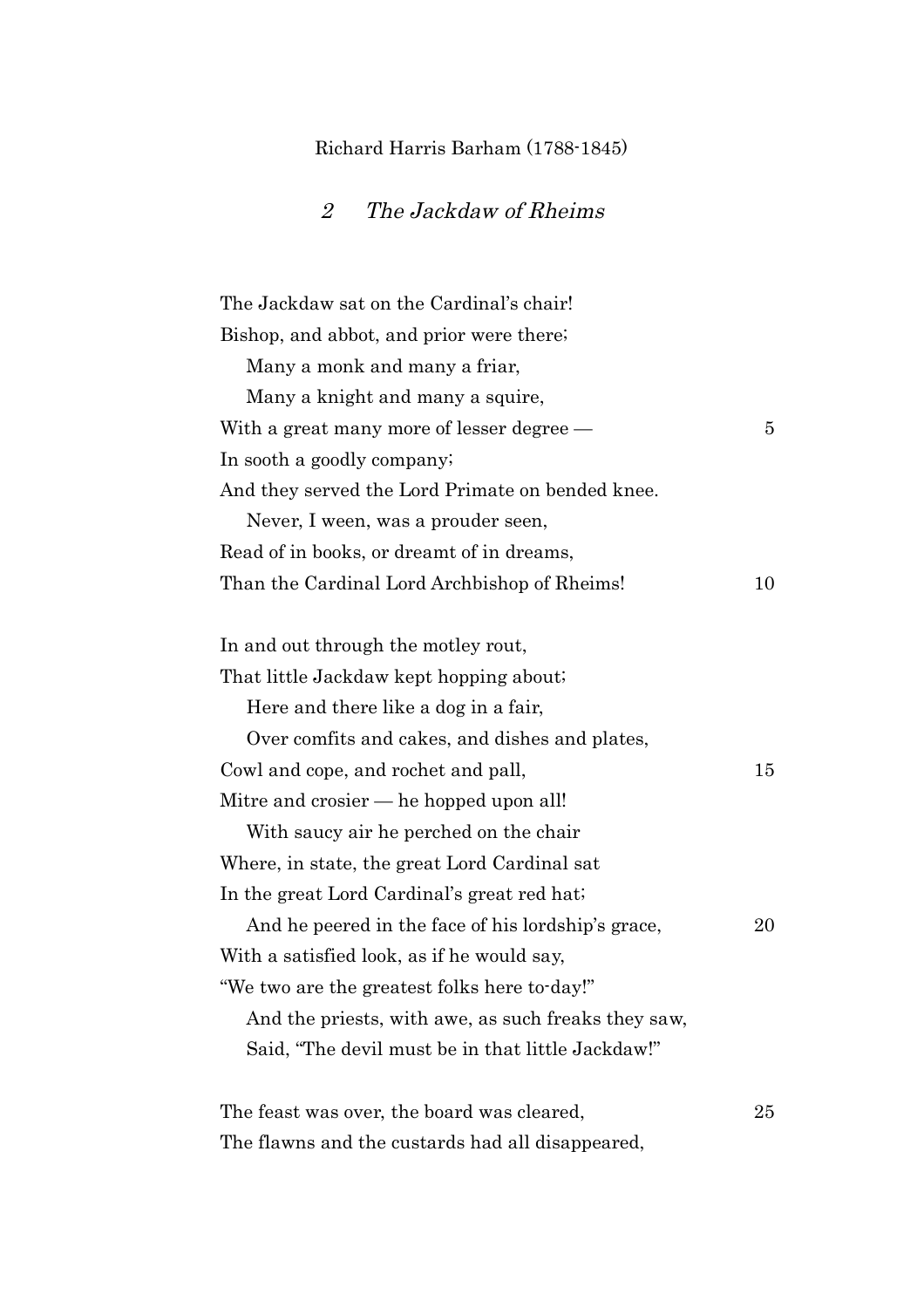| And six little singing boys — dear little souls! — |  |
|----------------------------------------------------|--|
| In nice clean faces, and nice white stoles,        |  |

Came, in order due, two by two,

Marching that grand refectory through! 30 A nice little boy held a golden ewer, Embossed and filled with water, as pure As any that flows between Rheims and Namur, Which a nice little boy stood ready to catch In a fine golden hand-basin made to match. 35 Two nice little boys, rather more grown, Carried lavender-water and eau de Cologne, And a nice little boy had a nice cake of soap, Worthy of washing the hands of the Pope.

One little boy more a napkin bore,  $40$ Of the best white diaper, fringed with pink, And a Cardinal's hat, marked in "permanent ink."

The great Lord Cardinal turns at the sight Of these nice little boys dressed all in white;

From his finger he draws his costly turquoise;  $45$ 

And, not thinking at all about little Jackdaws, Deposits it straight by the side of his plate, While the nice little boys on his eminence wait; Till, when nobody's dreaming of any such thing, That little Jackdaw hops off with the ring! 50

There's a cry and a shout, and a deuce of a rout, And nobody seems to know what they're about, But the monks have their pockets all turned inside out;

The friars are kneeling, and hunting, and feeling The carpet, the floor, and the walls, and the ceiling. 55 The Cardinal drew off each plum-coloured shoe, And left his red stockings exposed to the view;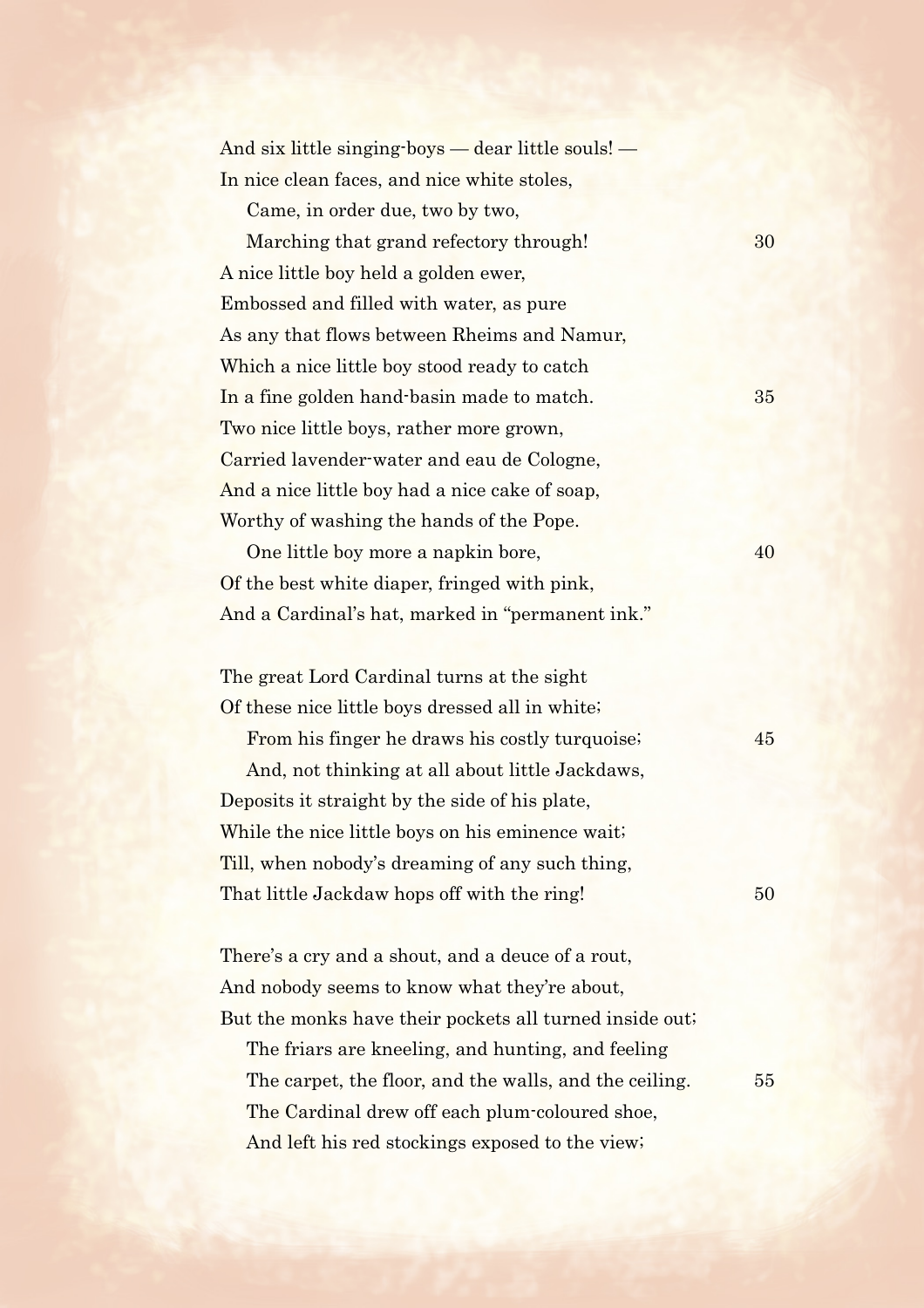He peeps, and he feels in the toes and the heels; They turn up the dishes, they turn up the plates, They take up the poker and poke out the grates, 60

They turn up the rugs — they examine the mugs — But no! — no such thing — they can't find the RING! And the abbot declared that, when nobody twigged it, Some rascal or other had popped in and prigged it!

The Cardinal rose with a dignified look, 65 He called for his candle, his bell, and his book; In holy anger and pious grief, He solemnly cursed that rascally thief; He cursed him at board, he cursed him in bed; From the sole of his foot to the crown of his head;  $\frac{70}{2}$ He cursed him in sleeping, that every night He should dream of the devil, and wake in a fright; He cursed him in eating, he cursed him in drinking, He cursed him in coughing, in sneezing, in winking; He cursed him in sitting, in standing, in lying, 75 He cursed him in walking, in riding, in flying, He cursed him in living, he cursed him in dying! Never was heard such a terrible curse! But what gave rise to no little surprise, Nobody seemed one penny the worse! 80

The day was gone, the night came on, The monks and the friars they searched till dawn;

When the sacristan saw, on crumpled claw,

Come limping a poor little lame Jackdaw! No longer gay, as on yesterday; 85 His feathers all seemed to be turned the wrong way; His pinions drooped — he could hardly stand — His head was as bald as the palm of your hand;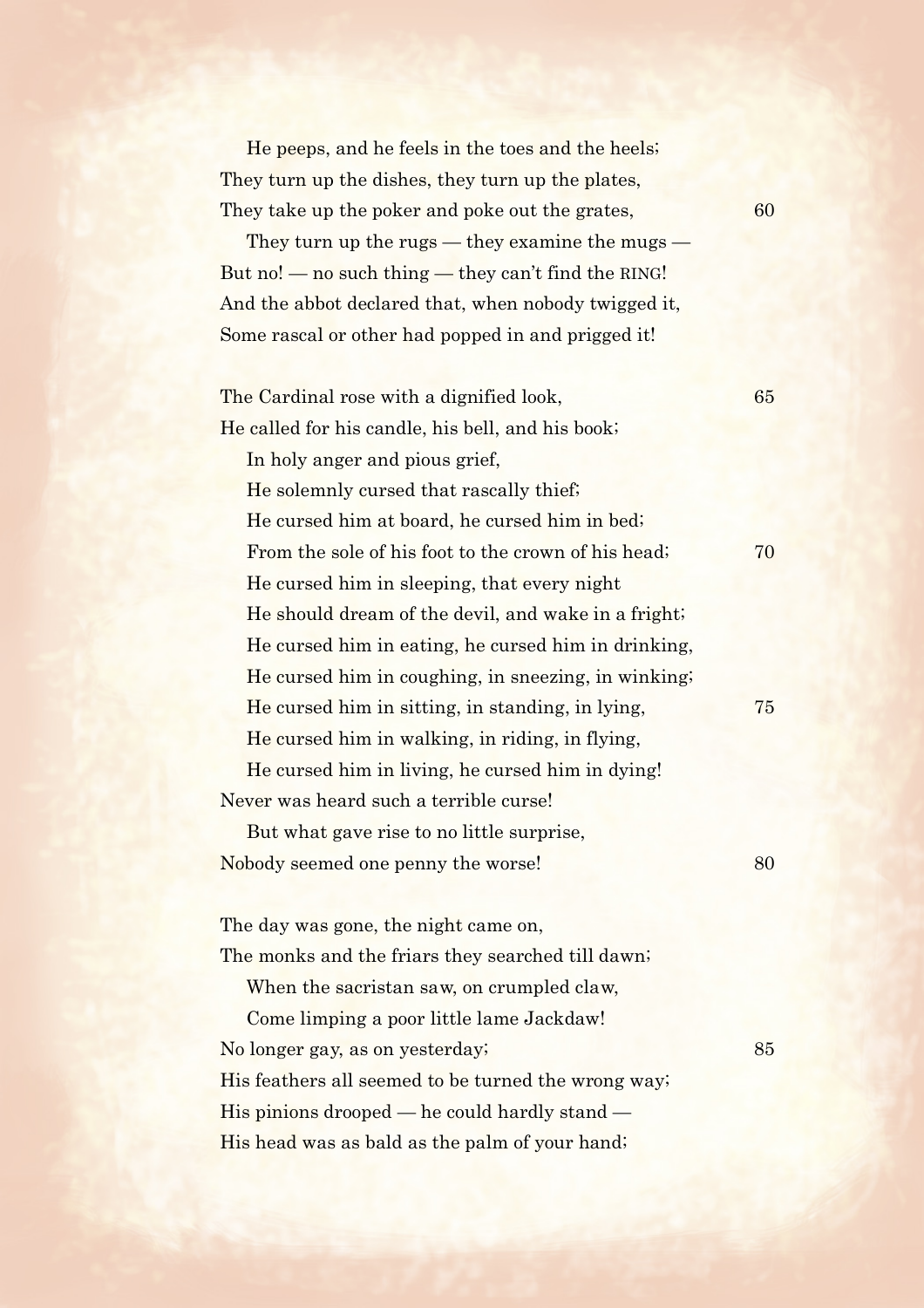His eye so dim, so wasted each limb,

That, heedless of grammar, they all cried, "THAT's HIM! 90 That's the scamp that has done this scandalous thing! That's the thief that has got my Lord Cardinal's ring!"

The poor little Jackdaw, when the monks he saw,

Feebly gave vent to the ghost of a caw; And turned his bald head, as much as to say, 195 "Pray be so good as to walk this way!"

Slower and slower he limped on before,

Till they came to the back of the belfry door,

Where the first thing they saw, 'midst the sticks and the straw, Was the RING in the nest of that little Jackdaw! 100

Then the great Lord Cardinal called for his book, And off that terrible curse he took;

The mute expression served in lieu of confession, And, being thus coupled with full restitution, The Jackdaw got plenary absolution; 105

When those words were heard, that poor little bird Was so changed in a moment, 'twas really absurd,

He grew sleek and fat; in addition to that, A fresh crop of feathers came thick as a mat!

His tail waggled more even than before; 110 But no longer it wagged with an impudent air, No longer it perched on the Cardinal's chair.

He hopped now about with a gait devout;

At matins, at vespers, he never was out; And, so far from any more pilfering deeds, 115 He always seemed telling the confessor's beads. If any one lied, or if any one swore, Or slumbered in prayer-time and happened to snore, That good Jackdaw would give a great "caw!"